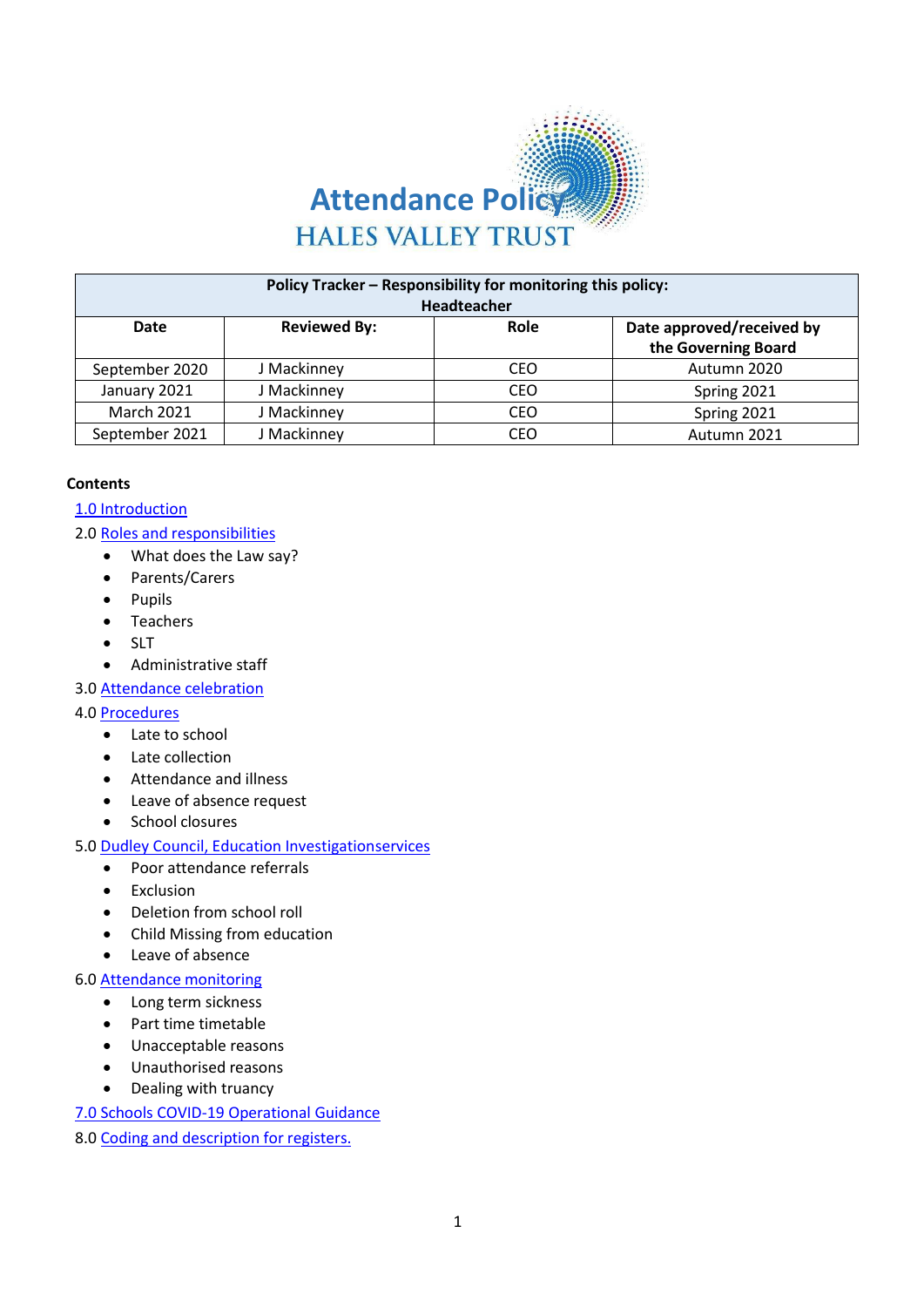# <span id="page-1-0"></span>**1.0 Introduction**

Hales Valley Trust strongly believes that attendance and punctuality are vital for a child to maximise their potential and create a feeling of belonging in their class/school community. We ensure that our policy and procedures actively promotes attendance and punctuality amongst pupils and forms part of our commitment to respect the right of every child, under the UN Convention on the Rights of the Child, to a quality education **(Article 28)**.

In promoting the belief that attendance and punctuality are important values, we will be helping to equip our children for life and potentially impacting upon their futures as employees and employers.We believe that;

- *Prolonged and consistent absence, in any year group, affects access to the curriculumultimately impacting on progress.*
- *Repeated and consistent lateness is an unsettling start to the school day for both the childand school.*

As a school we follow the Department for Education (DfE) documents *Children Missing Education* (September 2016) and *School Attendance: Departmental advice for maintained schools, academies, independent schools and local authorities* (July 2019). We expect children to maintain an attendancefigure above 96% throughout the academic year.

Missing out on lessons leaves children vulnerable to falling behind. Children with poor attendancetend to achieve less in both primary and secondary school.

## **Good attendance isimportant because:**

- Statistics show a direct link between under-achievement and absence below 95%;
- Regular attenders make better progress, both socially and academically;
- Regular attenders find school routines, school work and friendships easier to cope with;
- Regular attenders find learning more satisfying;
- Regular attenders are more successful in transferring between primary school, secondaryschool and higher education, employment or training.

#### **Safeguarding**

Your child may be at risk of harm if they do not attend school regularly. Safeguarding the interests of each child is everyone's responsibility and within the context of this school, we will adhere to "Working together to Safeguard Children" (2018) Keeping Children Safe in Education (2021) and the School's Safeguarding and Child Protection Policy:

- Protecting children from maltreatment;
- Preventing impairment of children's health or development;
- Ensuring that children are growing up in circumstances consistent with the provision of safeand effective care;
- Taking action to enable all children to have the best life chances;
- Detecting early support through Early Help Assessment.

Failing to attend this school on a regular basis will be considered as a safeguarding matter.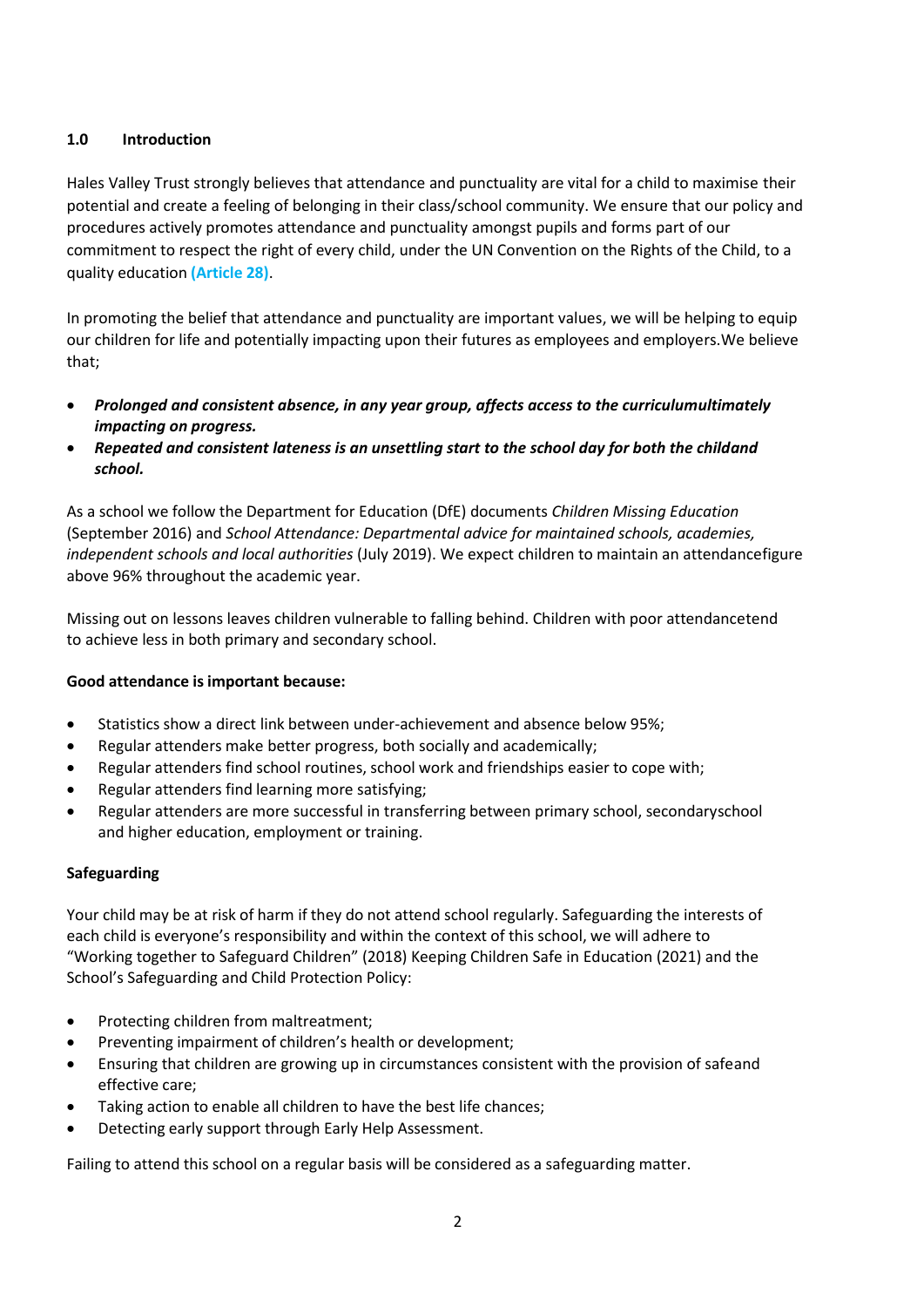## <span id="page-2-0"></span>**2.0 Roles and Responsibilities**

A member of the Senior Leadership Team will oversee and co-ordinate the schools work in promoting regular and good attendance. The school is responsible for the accurate recording and monitoring of attendance and that the policy is consistently used. The Senior Leader in charge willensure that issues are identified in an early stage and that support can be offered and put in placeprior to attendance becoming an issue.

### **What the Law says about attendance**

Parents have a legal obligation to ensure their children receives a full time education. This is achieved by regular attendance at school. Section 444 Section 7 of the Education Act 1996 states that 'the parent of every child of compulsory school age shall cause him / her to receive efficient fulltime education suitable:

- a) to age, ability and aptitude and
- b) to any special educational needs he/ she may have
- c) Either by regular attendance at school or otherwise'

Section 175 of the Education Act 2002 places a duty on local authorities and governing bodies to have regard to guidance issued by the Secretary of State with regard to safeguarding and promotingthe welfare of children and students under the age of 18.

### **Parents/Carer**

- To ensure their child attends school regularly and is properly equipped and in a fit state to learnevery day that school is open;
- Ensure that their children are punctual, registration takes place between 8.45am and 8.55am;
- To notify the school **every day** of absence by 9.30am. All absences will be recorded as 'O' unauthorised until an explanation or evidence is provided. The onus is on the parent to informthe school and provided appropriate evidence;
- As in the work environment medical and dental appointments should be booked outside of theschool day whenever possible;
- To provide the school with up to date contact details and telephone numbers for every adult with parental responsibility. The school should be provided with at least two emergency contact numbers. If contact details change then we must be informed of new details within 24 hours;
- If a 'Leave of Absence' is required for exceptional circumstances, it should be made in writing (using the application form available from the school office) to the Headteacher 15 days in advance of the proposed start date of the absence. The circumstances you consider 'exceptional'must be detailed;
- Collecting their children on time to avoid incurring a fine;
- Avoiding taking holidays in term time;
- Avoiding requesting non-urgent leave of absence;
- Working with the school to improve matters if attendance becomes a problem;
- Keeping school fully informed on all matters that might affect attendance and their child in school;
- Supporting the Home and School Agreement and guidance necessary to ensure smooth runningof the school;
- To ensure they will not collect their children until the end of the school day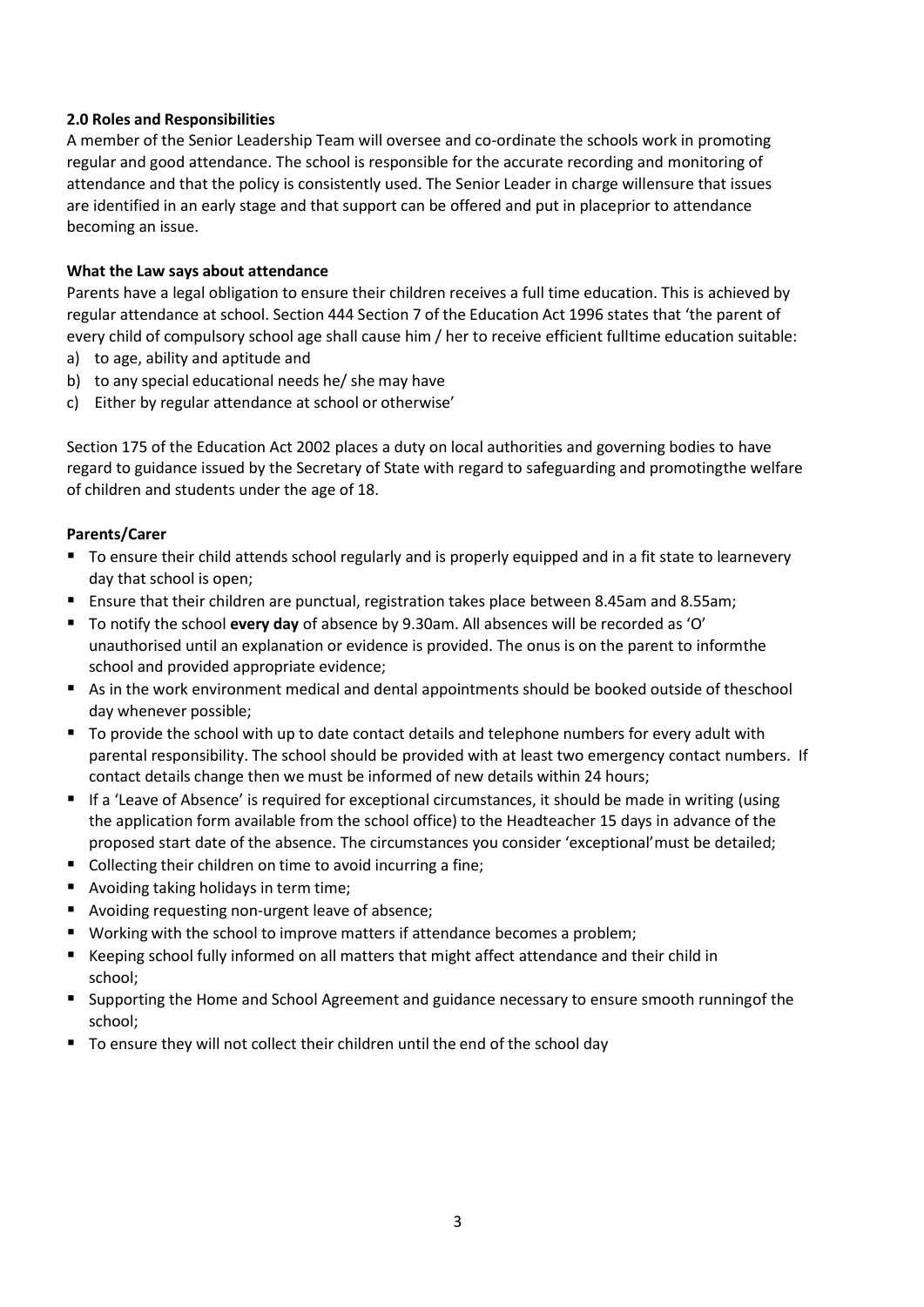## **Pupils**

- To go straight into class once entered the building;
- To attend morning and afternoon registration promptly;
- Knowing the value of good attendance;

### **Teachers**

- Set an example of punctuality and good attendance;
- Ensure that registers are taken at the appropriate times and are accurate and up to date;
- To take appropriate action when pupils are late;
- To have an awareness of class and individual attendance patterns and report to SLT;
- To inform SLT/Deputy of any concerns about attendance or where attendance is impacting on a pupil's achievements;
- Discuss individual pupil attendance at parent-teacher consultations;
- **Praise pupils for good punctuality and good attendance.**

### **SLT**

- To have a named member of SLT responsible for attendance;
- To set clear and challenging attendance targets as part of school self-review;
- To ensure that all school personnel, pupils and parents are aware of and comply with this policy;
- Monitor trends and arrange for letters to be sent when triggers are hit;
- Target intervention and support to those children that have been highlighted as poor attendees;
- Develop a multi-agency response to the attendance agenda;
- Utilise the support of available specialists in relation to the attendance agenda;
- Have a system in place for parents to report a child's absence;
- Report to the Governing body the attendance figures and progress to achieving the set targets;
- **Promote the importance of good attendance through assemblies;**
- Publicise good attendance during assemblies and newsletters;
- Reward good attendance;
- **Responsible for Authorising Absence by adhering to DfE guidelines. When it becomes necessary** making a referral to Dudley Council, Education Investigation Service (EIS);
- To schedule a home visit from a representative of the school if no contact has been received;
- **Where we feel there is a safeguarding issue a multi-agency referral would be completed.**

## **Administrative staff**

- **First day calling for children absent without explanation,**
- Call all numbers on the contact list in order until receive an answer;
- Leave a voice message, if there is a voicemail option;
- Send a text message;
- Overseas ring tone and no leave of absence requested school will unauthorise this absence; SLT to be contacted which may result in EIS being contacted in line with Local Authority ChildrenMissing Education policy and procedures;
- Call the contact list at least twice:
- Inform Instil (attendance officer) to conduct a home visit.
- To issue first day contact methods i.e., letter, text message, visit, if no other response;
- To monitor late entrants into school and adjust Integris accordingly along with the time of arrival;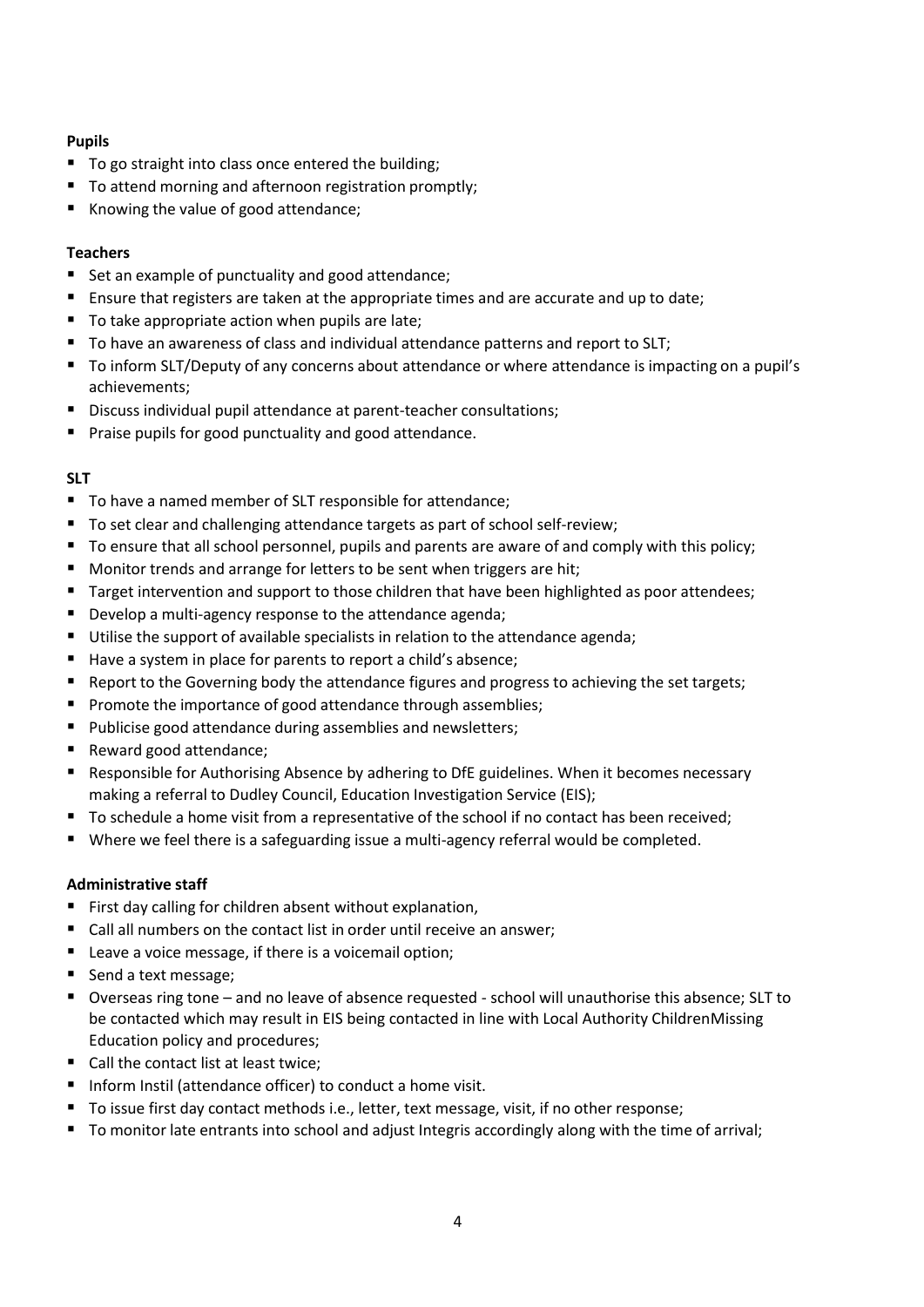- To forward phone messages to class teachers regarding absences;
- To monitor individual and class attendance;
- Contact parents when a school have not been provided with a reason for absence;
- Record reasons for absence on Integris;
- Record medical appointments on Integris and state whether medical evidence has been seen;
- To monitor register coding and alert staff of inconsistencies;
- To produce reports as requested by EIS;
- To produce attendance figures for end of term/year reports;
- To undertake reporting and update SLT.

# <span id="page-4-0"></span>**3.0 Attendance Celebration**

Children with 100% attendance receive a certificate at the end of each term. If a child has attended school every day for the whole year, they receive a certificate and a 100% attendance badge. We celebrate whole class attendance in our weekly assembly. Names of all children with 100% weekly attendance, are entered into a weekly prize draw, which is also drawn during assembly. All attendance celebrations are included in our weekly newsletter.

## <span id="page-4-1"></span>**4.0 Procedures**

## **Late to school in the morning and afternoon**

- Registration happens in the classroom and not when a child arrives at school;
- Registration starts at 8.45am and finishes at 8.55am. However, registration can remain open until 9.10am.
- If a child arrives for registration in the classroom before 8.55am they will be marked as present code (/);
- If a child arrives in school before 8.45am, but does not get to the classroom for registration before 8.55 am, then they will receive the late code (L). If a child arrives at school after the main doors have closed they will need to enter via the office with a parent/carer, or adult, and a reason for the lateness given. This will be marked as L (late) until 9.10am or U (unauthorised absence) after 9.10am. Children in Year 6 can bring a note from home with a reason, as they may not be accompanied by an adult.
- If a child is late due to doctors/medical appointment, please make the school aware of this.
- The school will monitor late marks for individual pupils and will contact and support parents/carers in ensuring that the child/ren arrive to school on time to minimise learning time lost.

## **Late collection at the end of the school day or after school events**

- The school day ends at 3.00pm. Sometimes we receive messages at the end of the day to saythat parents will be late collecting their children due to traffic or other unforeseen circumstances and we accept that sometimes this happens. However, some parents regularly collect their children beyond 3.00pm and sometimes beyond 3.15pm. It is not the duty of the school to provide childcare beyond the end of the school day, unless there are unforeseen circumstances, and contact with the school has been made.
- In order to prevent children being left at the school office, at the end of the school day, eachfamily has 3 opportunities, per academic year, whereby a child can be collected late due to unforeseen circumstances. After these 3 opportunities the school will be issuing a charge forthe childcare we are providing.
- For every 15 minute block a child/children are left at school at the end of the school daythere will be a £5 charge per child e.g. if one child is collected at 3.16pm there will be a charge for the 15 minutes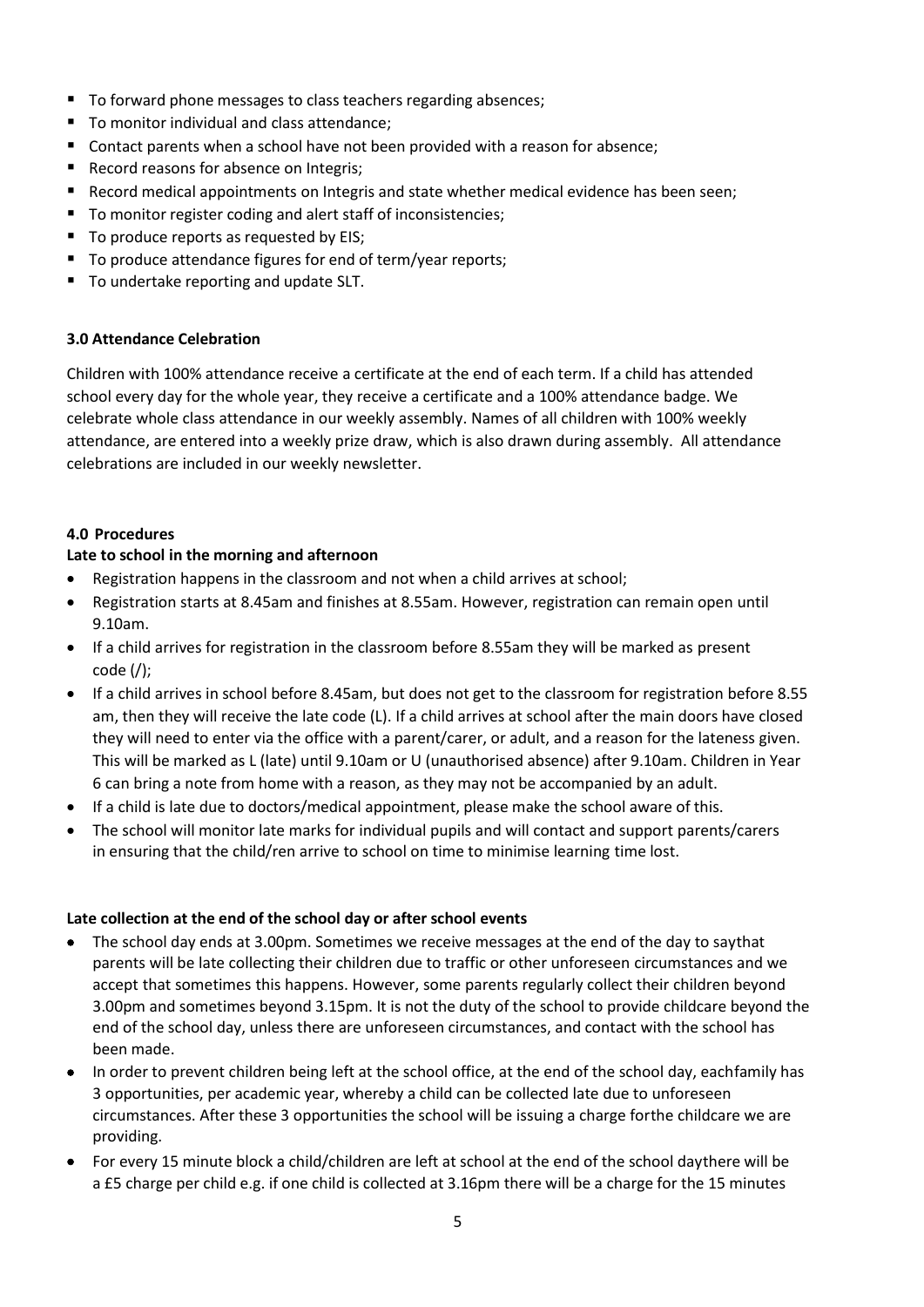child care provided 3.00-3.15pm. If a child is collected at 3.15pmthere will be a £10 charge for the childcare 3.15-3:30 pm and so on.

## *Please note this is per child not per family.*

 For clarity if a child is collected at 3.10pm, then there will be no charge, but it will be noted as making a late collection and one of your opportunities to collect late will be lost. If a child ispersistently being collected between 3.01 and 3.15pm to avoid the late collection charge then we can administer penalty charges on an individual basis.

# **Attendance and Illness**

- If your child is ill your first action is to call the school as early as possible (and before 9.30am) and let the School Office know your child will not be in school – 01384 818845. Theschool has a dedicated answer phone system for registering your child's absence option 1.
- This needs to be done every day of absence (unless your child is admitted to hospital, or has a long term illness-related absence for a period of time – in this instance you do not need toring every day).
- If your child is not in school and we have not had a phone call by 9.30am one of our OfficeStaff will contact you to find out why your child is not in school.
- The school also has a Medical Policy that contains information about time allowed for certain illnesses e.g. 48 hours for sickness bugs in line with the Public Health guidelines.

# **Leave of Absence Request**

It is now necessary for all parents to seek 'Leave of Absence' at least 15 school days before they are intending to take their child out of school. This can be done by completing and returning to the Headteacher a 'leave of absence' form. In order for the leave of absence to be authorised it would have to meet the following criteria;

- A parent/primary carer has a life limiting illness;
- Other circumstances which are considered to be exceptional. This does not include examples such as: Holiday of a lifetime, special family birthdays, cheaper holiday deal orvisiting relatives abroad.

A leave of absence request must be made by the parent/primary carer with whom the child normally resides.

# **Note: All holidays/leave of absence, of 5 days (10 continuous sessions) or more, will be referred to Dudley Council, Educational Investigation Service, who may issue a Fixed Penalty Notice fine and/or consider legal action.**

# **School Closures and Number of School Days**

The academic year is 190 days. These are recorded as 380 sessions, an am and pm session per day. Schools are also required to have an additional 5 days that are used for staff training. These are oftencalled INSET (In Service Training) Days. These days are not part of the 190 days, which is every child'sfree entitlement and schools endeavour to schedule these to minimise inconvenience to parents andcarers.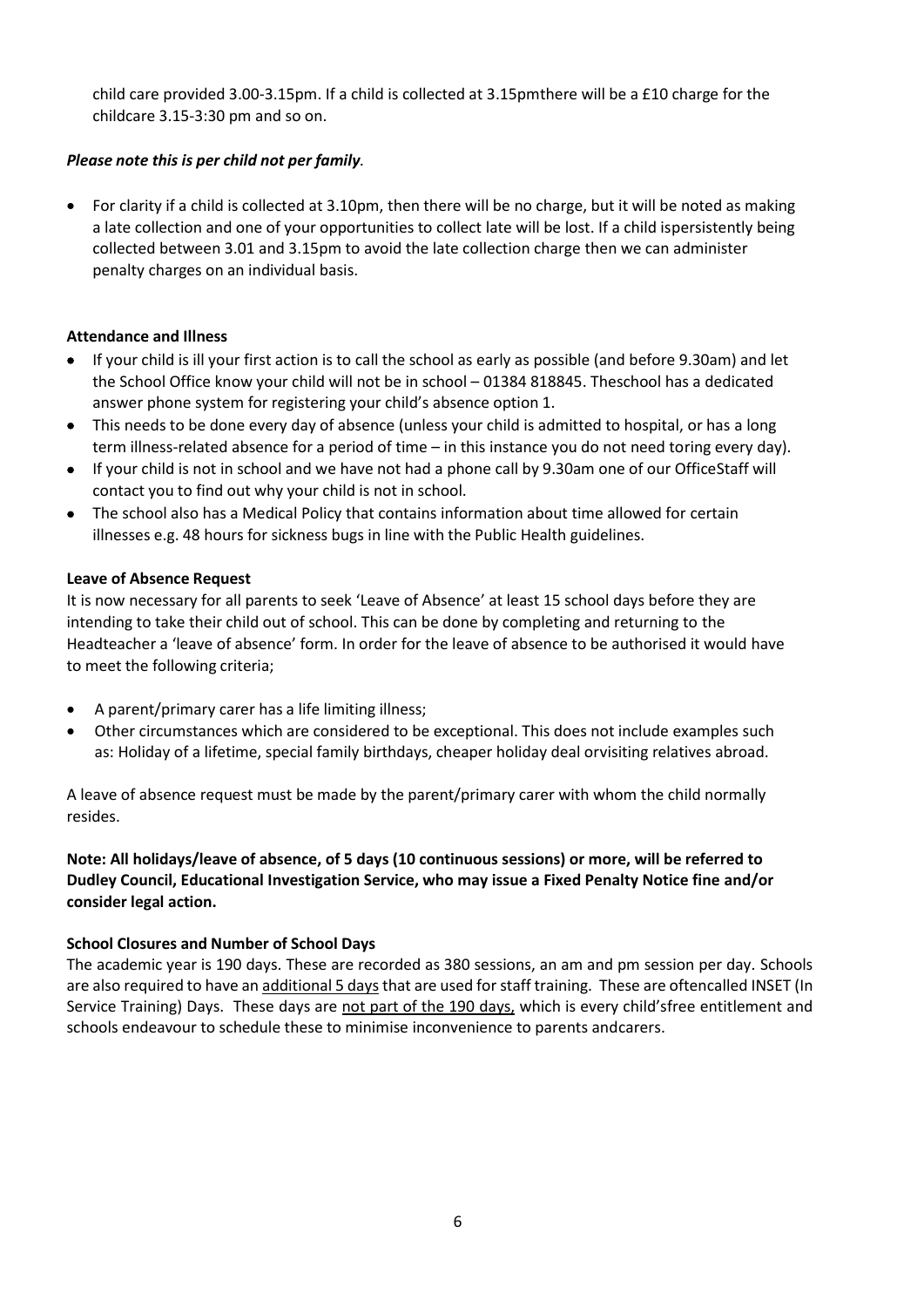The Headteacher will make every effort to ensure that the school remains open for 190 days. However, in some circumstances, e.g. severe weather, the school may have to close. The Headteacher must always consider the health, safety and welfare of every person, who uses the school site, pupils, staff, parents, volunteers and visitors. If at any point, use of the school building would be detrimental to a person or persons' health, safety and welfare, then the Headteacher mustclose part or all of the school.

If a decision is made to close part or all of the school, the Headteacher will endeavour to inform parents of that decision and the details of any arrangements that have been put in place. If the Headteacher decides to close part or all of the school, then the register for those pupils affected is closed for the day and coded as an enforced school closure. This does not affect a child's attendance record.

Parents should always assume that the school will remain open during term time unless they hearotherwise.

## <span id="page-6-0"></span>**5.0 Dudley Council, Education Investigation Service (EIS)**

The Education Investigation Service (EIS) is responsible for ensuring that parents meet their legal obligations in respect of their child's education and in doing so they may issue penalty fines or take legal proceedings to ensure that parents do so.

A parent has a responsibility to ensure their child's regular attendance at school and if a child's attendance becomes a matter of concern, school may make a referral to the EIS and support them inthe actions that they may take.

### **Poor Attendance Referrals**

### **Between 12 to 24 sessions/6 to 12 days of unauthorised absence within a 6 week period**

School is responsible for making a referral to the Education Investigation Service (EIS) when a child has been absent from school for at least 12 sessions of unauthorised absence within a 6 week period.There are two sessions per school day, a session is a morning (am) or an afternoon (pm), so 12 sessionsis the equivalent to 6 days off school.

#### **In excess of 24 sessions/ 12 days of unauthorised absence over 12 weeks**

School is responsible for making a referral to the Education Investigation Service (EIS) when a child has been absent from school in excess of 24 sessions of unauthorised absence within a 12-week period. There are two sessions per school day, a session is a morning (am) or an afternoon (pm), so more than **24** sessions is the equivalent to more than **12** days off school.

A child is defined as a persistent absentee if they miss 10% or more of their possible sessions.

Prior to the referral to Dudley Council, Education Investigation Services:

- School will inform parents of their child's attendance progress in writing, offering them to contact the school to discuss reasons impacting on their attendance.
- If there has been no improvement, the school will write to parents informing them that a referral to Dudley Council, EIS which may result in a Fixed Penalty Fine or legal action if unauthorised absence continues to occur.
- A member ofschool staff or School's Attendance Support Officer may undertake a home visitorinvite parent/s to an attendance clinic to speak to them when there are ongoing attendanceconcerns or school have failed to establish a response relating to the child/children's absence.
- A document of this conversation will be recorded on an attendance clinic form which will besigned by the parent and agreed actions noted.

#### **Exclusion**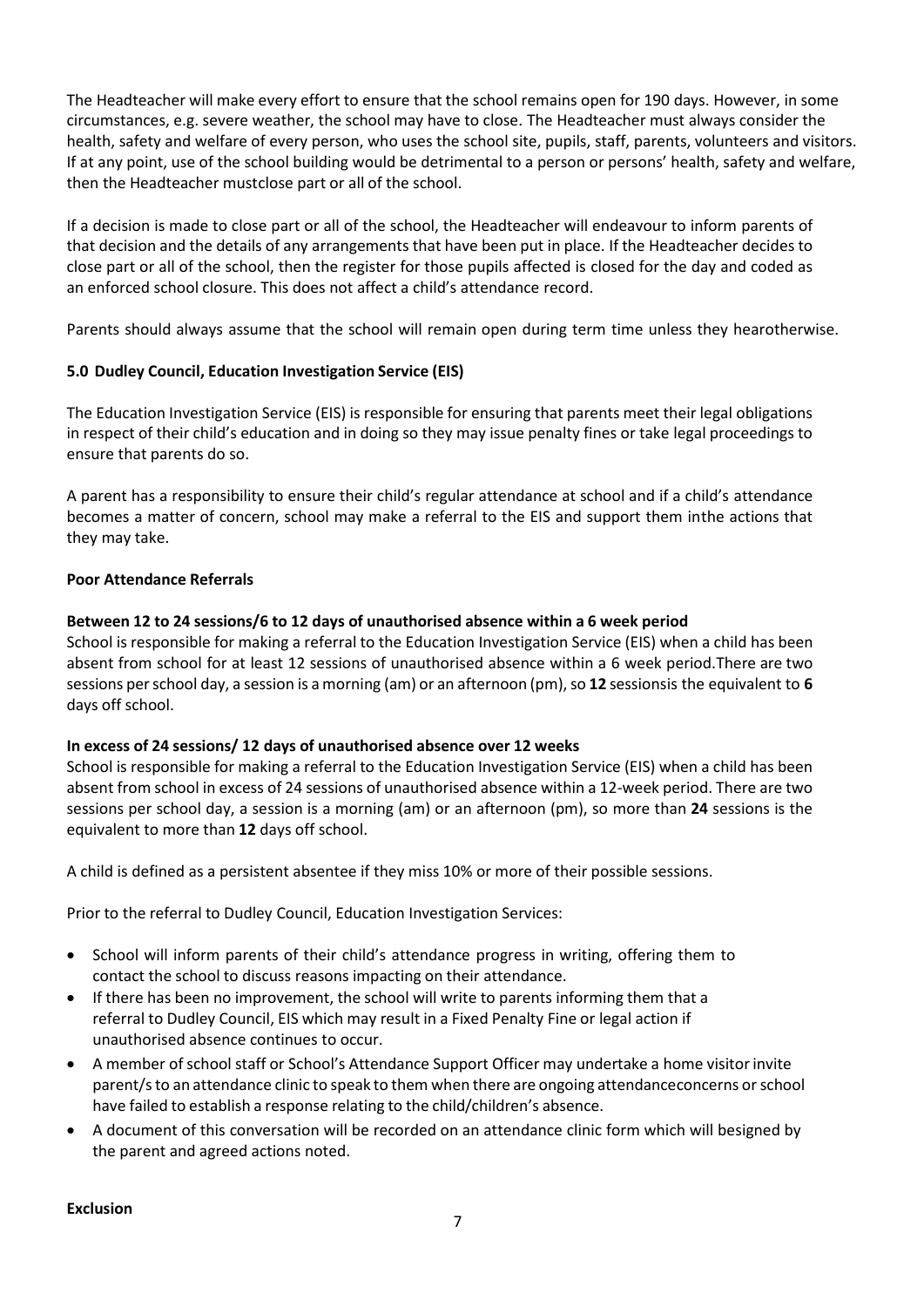Parents and carers can be issued with Penalty Notices if a pupil, who has been excluded, contravenes the details set out in the Exclusion Letter as to their whereabouts during the first 6 daysof exclusion.

**Section 103 Education And Inspections Act 2006** places a duty on parents in relation to an excludedpupil; a parent has to ensure that their child is not present in a public place during school hours without reasonable justification during the first **five** days of each and **every fixed period or permanent exclusion.**

### **Deletion from the school roll**

Parents need to be aware that their child's name may be deleted from the school roll if your childdoes not return to school within 10 school days of the agreed return date for an AGREED Leave of Absence.

This action will be taken in consultation with the local authority who may agree to the removal, uponany return you will have to reapply for admission to a school within the borough. A place at your previous school cannot be guaranteed.

### **Child Missing in Education**

Schools must enter pupils on the admission register at the beginning of the first day on which the school has agreed, or been notified, that the pupil will attend the school. If a pupil fails to attend on the agreed or notified date, the school should undertake reasonable enquiries to establish the child's whereabouts and consider notifying the local authority at the earliest opportunity.

Where a pupil has not returned to school for ten days after an authorised absence or is absent from school without authorisation for twenty consecutive school days, the pupil can be removed from the admission register when the school and the local authority have failed, after jointly making reasonable enquiries, to establish the whereabouts of the child. This only applies if the school does not have reasonable grounds to believe that the pupil is unable to attend because of sickness or unavoidable cause. Schools must also arrange full-time education for excluded pupils from the sixth school day of a fixed period exclusion. This information can be found in the Exclusion from maintained schools, academies and pupil referral units in England statutory guidance.

Schools have a safeguarding duty in respect of their pupils, and as part of this should investigate any unexplained absences. Further information about schools' safeguarding responsibilities can be found in the Keeping children safe in education statutory guidance.

#### **Recording information in the school's admission register.**

It is important that the school's admission register is accurate and kept up to date. Schools should regularly encourage parents to inform them of any changes whenever they occur, through using existing communication channels such as regular emails and newsletters. This will assist both the school and local authority when making enquiries to locate children missing education.

Where a parent notifies a school that a pupil will live at another address, all schools are required to record in the admission register:

- a) the full name of the parent with whom the pupil will live;
- b) the new address; and
- c) the date from when it is expected the pupil will live at this address.

Where a parent of a pupil notifies the school that the pupil is registered at another school or will be attending a different school in future, schools must record in the admission register:

- a) the name of the new school; and
- b) the date when the pupil first attended or is due to start attending that school. Sharing information with the local authority.
- c) Schools must notify the local authority when a pupil's name is to be removed from the admission register at a non-standard transition point under any of the fifteen grounds set out in the regulations, as soon as the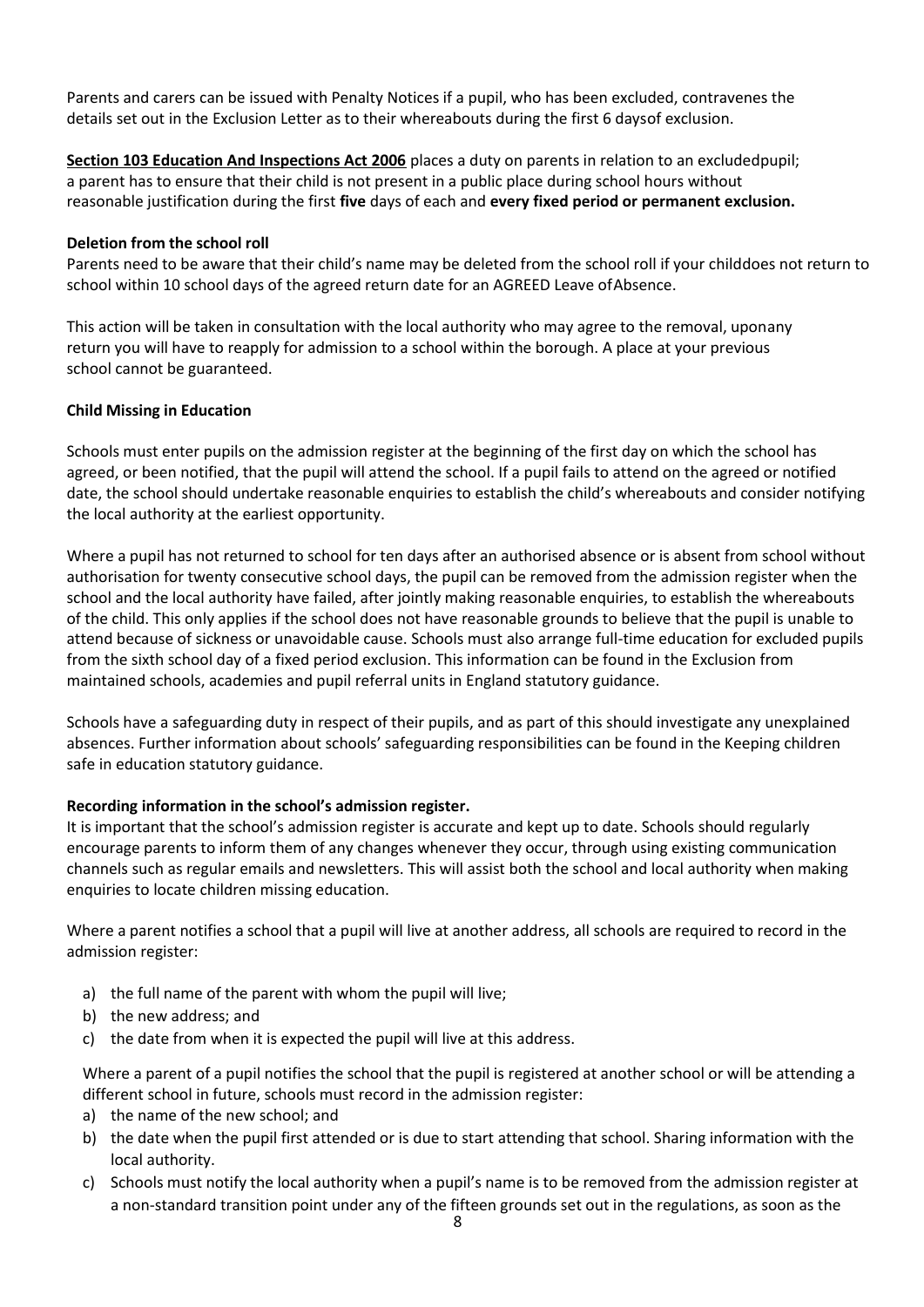ground for removal is met and no later than the time at which the pupil's name is removed from the register. This duty does not apply at standard transition points – where the pupil has completed the school's final year – unless the local authority requests for such information to be provided.

Where a school notifies a local authority that a pupil's name is to be removed from the admission register, the school must provide the local authority with:

- a) the full name of the pupil;
- b) the full name and address of any parent with whom the pupil lives;
- c) at least one telephone number of the parent with whom the pupil lives;
- d) the full name and address of the parent who the pupil is going to live with, and the date the pupil is expected to start living there, if applicable;
- e) the name of pupil's destination school and the pupil's expected start date there, if applicable; and
- f) the ground in regulation 8 under which the pupil's name is to be removed from the admission register (see document: Children missing education Statutory guidance for local authorities).

All schools are required to notify the local authority within five days when a pupil's name is added to the admission register at a non-standard transition point. Schools will need to provide the local authority with all the information held within the admission register about the pupil. This duty does not apply when a pupil's name is entered in the admission register at a standard transition point – at the start of the first year of education normally provided by that school – unless the local authority requests for such information to be provided.

## **Leave of Absence**

The Education Investigation Service will instigate statutory intervention on behalf of the Local Authority, when notified that a pupil has a relevant level of unauthorised absence. This may result ina Penalty Notice being issued to a child's parents or carers and the penalty charge will be per child, per parent.

When a child has had at least **5 days/10 continuous sessions** of unauthorised absence coded on registers as "G" then school will make a referral to Dudley Council, EIS.

Dudley Council Education Investigation Service may issue a Fixed Penalty Notice (FPN)Leave of Absence (Holidays 5 days or more)

**Absence during term time for holidays is therefore not considered an exceptional circumstance. For more information on EIS and when penalty fines may be issued please contact the Education Investigation Service on 01384 814317.**

#### **What the Law States**

A Penalty Notice is £60 (per parent, per child), if paid within 21 days of receipt, rising to £120, if paid after 21 days but within 28 days of receipt. The payment must be paid directly to the Local Authority as indicated on the Penalty Fine, the school does not receive the money. Parents can only be prosecuted if 28 days has expired and full payment has not been made.

Where a child of compulsory school age fails to attend school regularly, the parent could be guilty of an offence under

- 1. **[Section 444\(1\) Education Act 1996](http://www.legislation.gov.uk/ukpga/1996/56/section/444)** If the child is absent without authorisation then the parentis guilty of an offence. This is a strict liability offence i.e. all that needs to be shown is a lack of regular attendance. Sanctions can include a fine of up to £1,000.
- 2. **Section 444(1A) [Education](http://www.legislation.gov.uk/ukpga/1996/56/section/444) Act 1996** an aggravated offence. If the child is absent without authorisation and the parent knew about the child's absence and failed to act, then the parentis guilty of an offence. Sanctions can include a fine of up to £2,500 and a prison sentence of upto 3 months.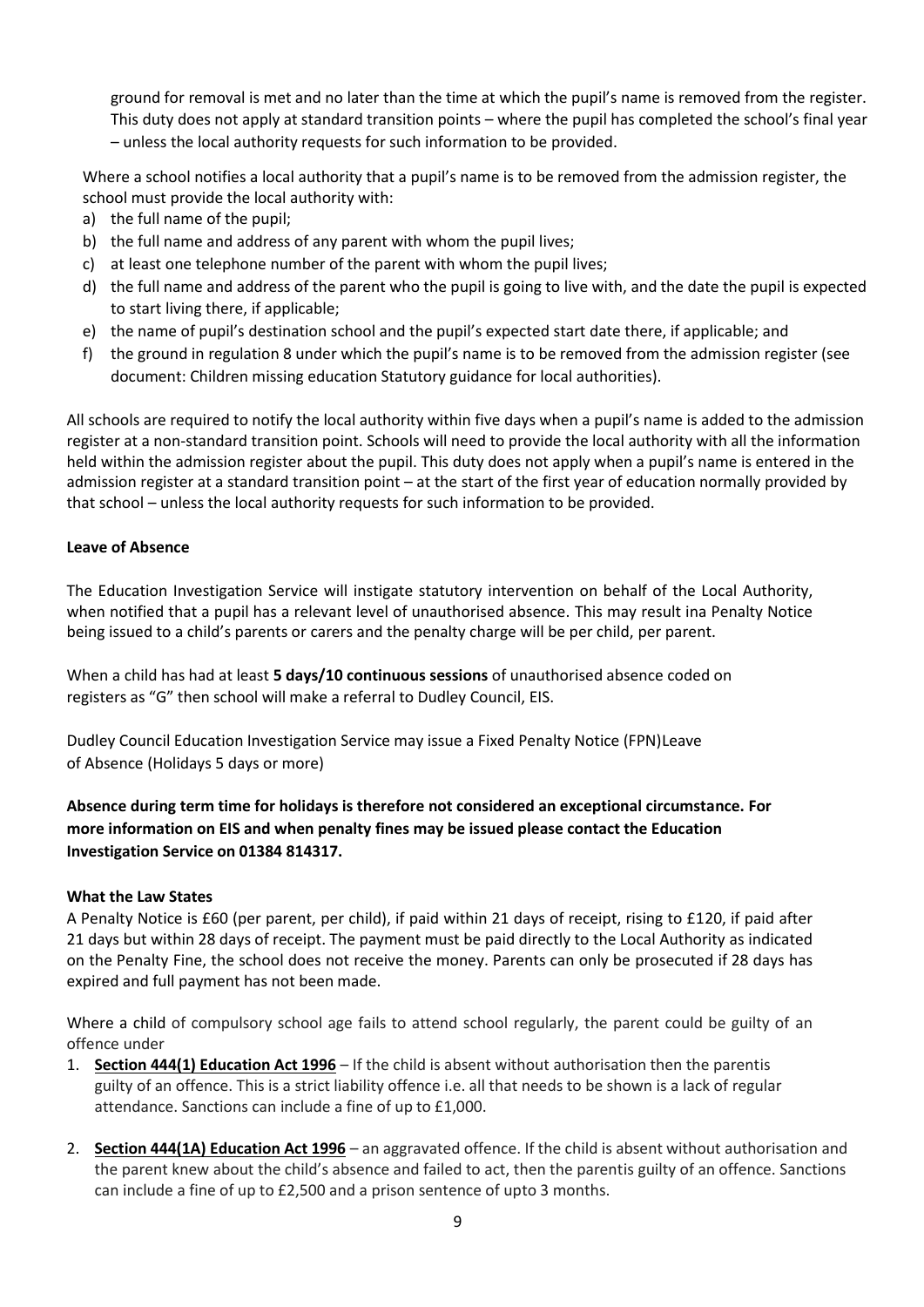### **Other reasons for extended absence and requests for leave in term time**

All staff are trained and made aware about possible reasons for extended absence from school. One of these could be female genital mutilation (FGM), which is a form of child abuse common to some African, Asian and Middle Eastern communities in the UK. The age at which girls are subject to FGM varies greatly from shortly after birth to any time up to adulthood. Victims are usually aged between four and ten, primary school age. It is illegal in the UK to subject a child to female genital mutilation (FGM) or to take a child abroad to undergo the procedure – Female Genital Mutilation Act 2003.

Any information or concern that a child is at immediate risk of or has undergone FGM or forced marriage will result in a child protection referral under school procedures to the Designated Senior Person in the first instance and then to Children's Social Care Services and/or the Child Protection Team, West Midlands Police Service. Records of all incidents will be kept following the same procedureas for all other child protection concerns in school in line with current policy.

Please note that teachers and members of staff with teaching responsibilities have a specific legal dutyto act with regards to concerns about female genital mutilation and must personally report to the police a disclosure that FGM has been carried out, in addition to liaising with the DSL/Children's socialcare.

### <span id="page-9-0"></span>**6.0 Attendance Monitoring**

Every school has a duty to monitor all pupils' attendance and punctuality which falls below the expected national average. The Trust regularly monitors attendance and has set the below guidelines:

### **What happens when 5 days/10 sessions or more of school are missed?**

If your child has more than 5 days out of school, at any time over an academic year due to illness and/or holiday, then every time your child is absent after this you will be required to provide furtherinformation, detail or evidence so we can consider whether the absence can be authorised.

## **What happens when 10 days/20 sessions or more of school are missed?**

If your child has more than 10 days out of school, at any time over an academic year due to illness and/or holiday, you will be invited to an attendance clinic to discuss how we can support improved attendance of your child. This may include additional support from outside agencies. A document ofthis conversation will be recorded on an attendance clinic form which will be signed by the parent and agreed actions noted.

You may also receive a home visit from a representative of the school, you will be aware of this taking place as a note/letter from the school will be left at the property stating the date and time ofthe visit. The next steps will be that your child's absence will then be scrutinised on a weekly basis.

## **What happens if your child is late 5 times and above**

If your child is late more than 5 times we will write to you and you may be invited to an attendanceclinic to discuss ways to improve punctuality.

#### **Long Term Sickness Absence**

If a child needs to be hospitalised for 3 days or more we can contact the Hospital Teaching Service sothat they work with your child whilst they are not in school. This would be coded as 'B' which means that your child is being educated off site and would not affect their overall attendance percentage.

If a child leaves hospital and following this, is at home for 2 weeks, then we can contact Cherry TreePupil Referral Unit and they will support the child at home. This would use the 'D' code meaning thechild is dual registered with ourselves and Cherry Tree. It is school's responsibility to liaise with Cherry Tree and ensure that a suitable education is being provided.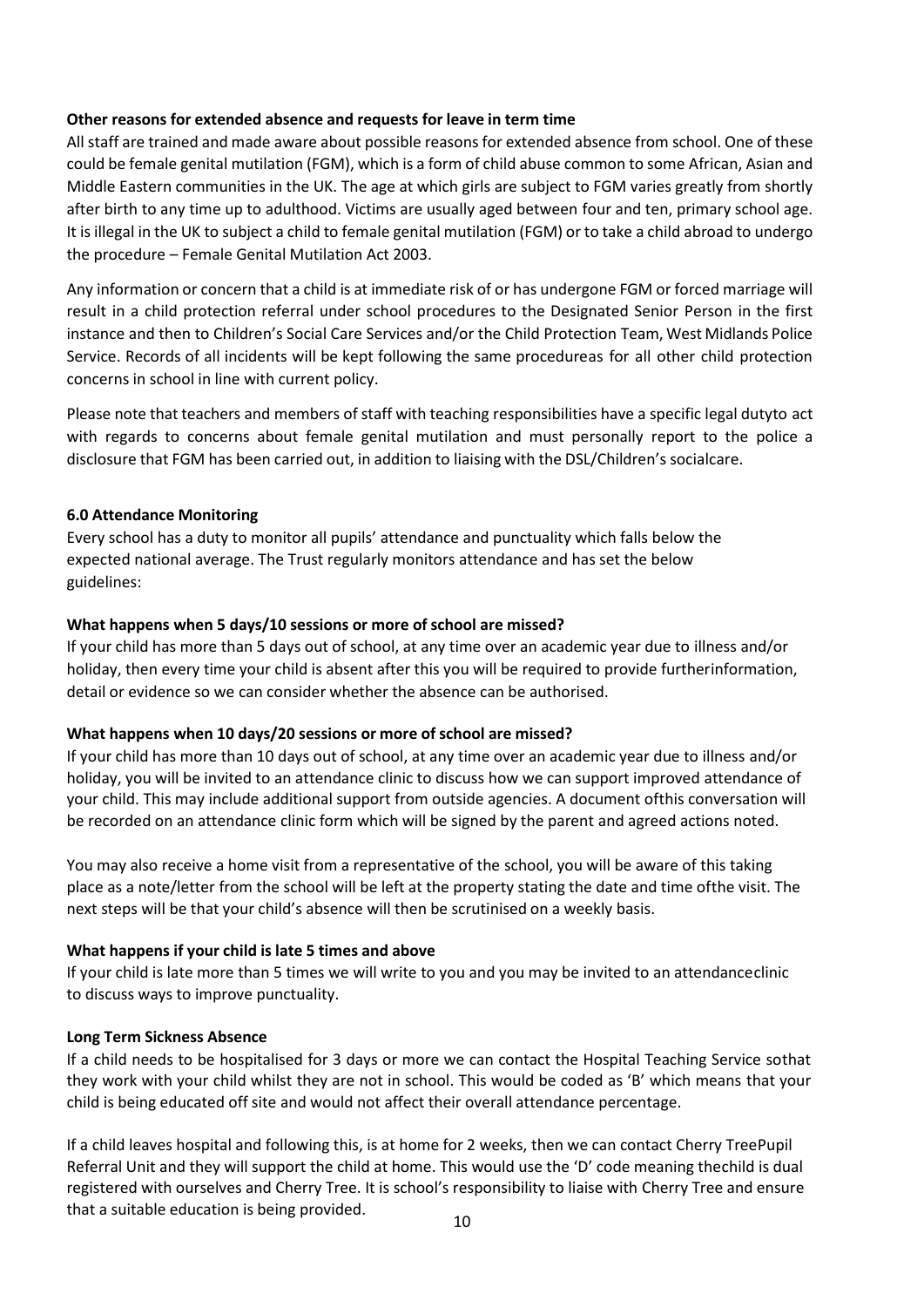**Can a school place a pupil on a part-time timetable? DfE School Attendance November 2016** As a rule, no. All pupils of compulsory school age are entitled to a full-time education. In very exceptional circumstances there may be a need for a temporary part-time timetable to meet a pupil's individual needs. For example, where a medical condition prevents a pupil from attending full-time education and a part-time timetable is considered as part of a re-integration package. A part-time timetable must not be treated as a long-term solution. Any pastoral support programme or other agreement must have a time limit by which point the pupil is expected to attend full-time orbe provided with alternative provision. In agreeing to a part-time timetable a school has agreed to a pupil being absent from school for part of the week or day and therefore must record it as authorised absence.

## **Unacceptable reasons for absence**

It is not acceptable to assume your child can have days out of school for the following events;

- Moving House
- Funerals
- New babies
- Other child in family is sick and parent cannot get other child to school
- Parent on holiday and child staying with a relative relative cannot bring child to school– itis expected that other arrangements are made with family members/neighbours/friends tobring your child to school
- Parent sick on a long term basis and cannot get child to school it is expected that other arrangements are made with family members/neighbours/friends to bring your child to school
- Inclement weather i.e. severe snow if you live within a 1 mile radius of the school, unless there is a babe in arms in the household, or you live in a remote setting, you are expected toget your child to school.

#### **Other unauthorised reasons are:**

- Buying new school shoes/summer uniform because parents forgot to do it in the holidays
- Going to the caravan to avoid traffic
- Waiting in for the builder's/Gas man/delivery driver to arrive
- 'Only Year 6 matters'
- Withdrawing your child from school when alternative arrangements have been made to address the reasons they are unable to attend or take part in a specific lesson or event e.g.Carol Service
- 'Holidays are cheaper'
- Parent/Carer/sibling being sick/illness

#### <span id="page-10-0"></span>**Dealing with Truancy**

If a pupil is thought to be playing truant, then the school will inform:

- The parent/carer;
- The police

All truants will receive:

- Sanctions;
- Support;
- Discussions to understand the seriousness of the matter;
- A programme of monitoring and support.

The Police must be informed **immediately** if a pupil leaves school without prior permission.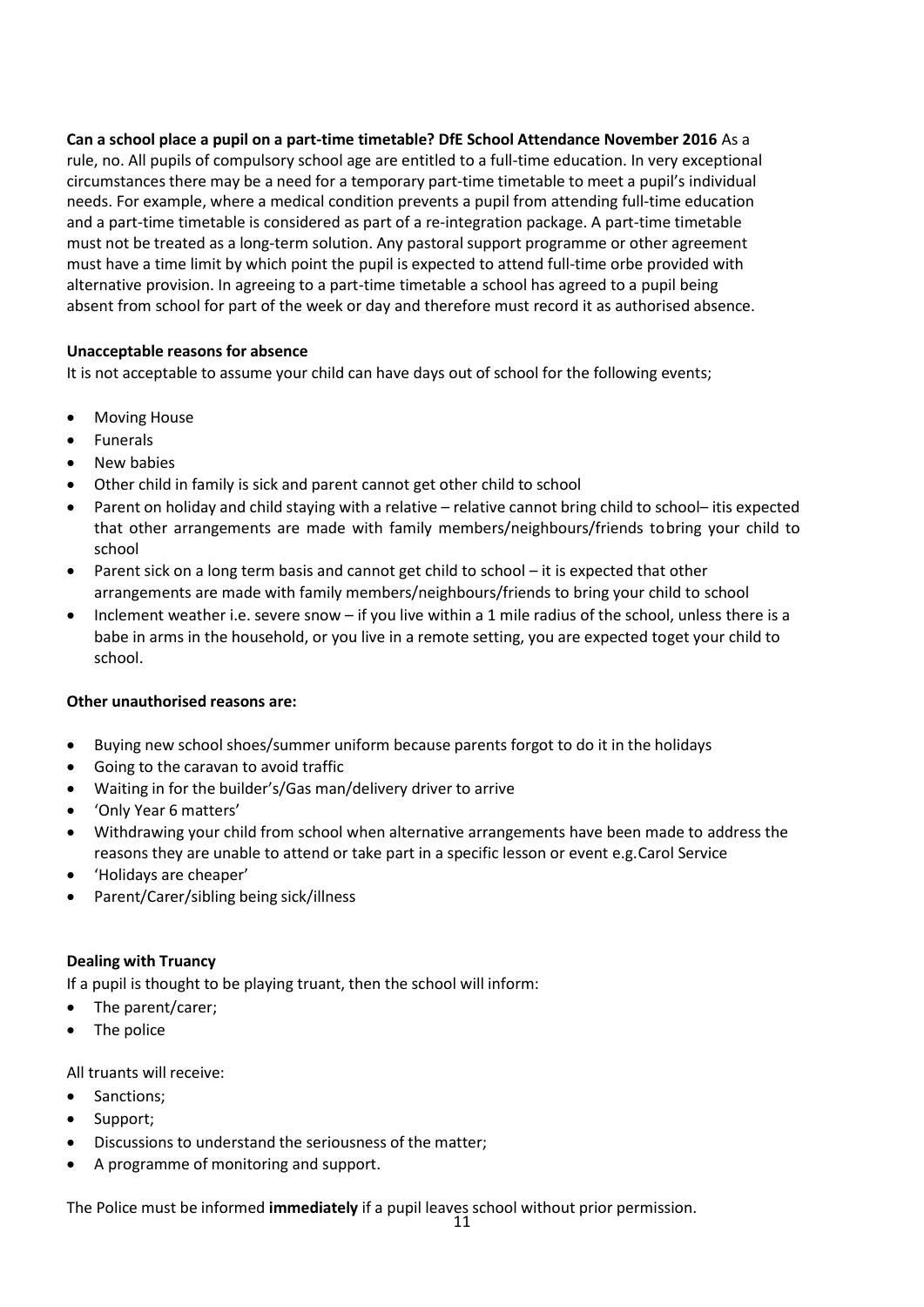# **7.0 Schools COVID-19 Operational Guidance**

School attendance is became mandatory.

The usual rules on school attendance apply, including:

- parents' duty to secure their child's regular attendance at school (where the child is a registered pupil at school and they are of compulsory school age)
- the ability to issue sanctions, including fixed penalty notices in line with local authorities' codes of conduct

# **Self-isolation and shielding**

A small number of pupils will still be unable to attend in line with public health advice to self-isolate because they:

- have symptoms or have had a positive test result
- live with someone who has symptoms or has tested positive and are a household contact
- are a close contact of someone who has COVID-19

Some groups of people, including children, are at higher risk of severe illness from coronavirus. This group of people have been told directly by their GP or hospital clinician, or have received a letter, confirming that they are 'clinically extremely vulnerable'. Since the 1 April, those who are clinically extremely vulnerable (CEV) are no longer advised to shield. See guidance on who is at higher risk from [COVID-19,](https://www.nhs.uk/conditions/coronavirus-covid-19/people-at-higher-risk/who-is-at-high-risk-from-coronavirus-clinically-extremely-vulnerable/) and [protecting](https://www.gov.uk/government/publications/guidance-on-shielding-and-protecting-extremely-vulnerable-persons-from-covid-19/guidance-on-shielding-and-protecting-extremely-vulnerable-persons-from-covid-19) people who are clinically extremely [vulnerable.](https://www.gov.uk/government/publications/guidance-on-shielding-and-protecting-extremely-vulnerable-persons-from-covid-19/guidance-on-shielding-and-protecting-extremely-vulnerable-persons-from-covid-19)

All CEV pupils should attend their school unless they are one of the very small number of pupils under paediatric or other specialist care and have been advised by their GP or clinician not to attend. Pupils who live with someone who is CEV should continue to attend school as normal. The school will provide remote education to pupils who are unable to attend school because they are complying with government guidance or legislation around COVID-19.

The school will offer pastoral support to pupils who are:

- self-isolating
- [vulnerable](https://www.gov.uk/government/publications/coronavirus-covid-19-maintaining-educational-provision/guidance-for-schools-colleges-and-local-authorities-on-maintaining-educational-provision#vulnerable-children-and-young-people)

Where pupils are not able to attend school, as they are following clinical or public health advice related to COVID-19, the absence will not be penalised.

## **Recording attendance**

Attendance will be recorded in accordance with the Education (Pupil Registration) (England) Regulations 2006 (as amended) for all pupils.

The school will use code X if a child is self-isolating or quarantining because of COVID-19 in accordance with relevant legislation or guidance published by PHE.

## **Pupils and families who are anxious about attending school**

It is likely that some pupils, parents and households may be reluctant or anxious about attending school. This may include pupils who:

- have themselves been shielding previously but have been advised they no longer need to shield
- live in a household where someone is clinically vulnerable (CV) or CEV (including young carers)
- are concerned about the possible increased risks from COVID-19 such as those who have certain conditions such as obesity and diabetes

Any concerns will be discussed with parents and reassurance will be provided about the measures the school are putting in place to reduce any risks including the system of controls and testing. The school will discuss with individual parents other specific accommodations that can be put in place to ensure that the pupil can regularly attend and emphasise the benefits of regular attendance.

Pupils of compulsory school age must be in school unless a statutory reason applies.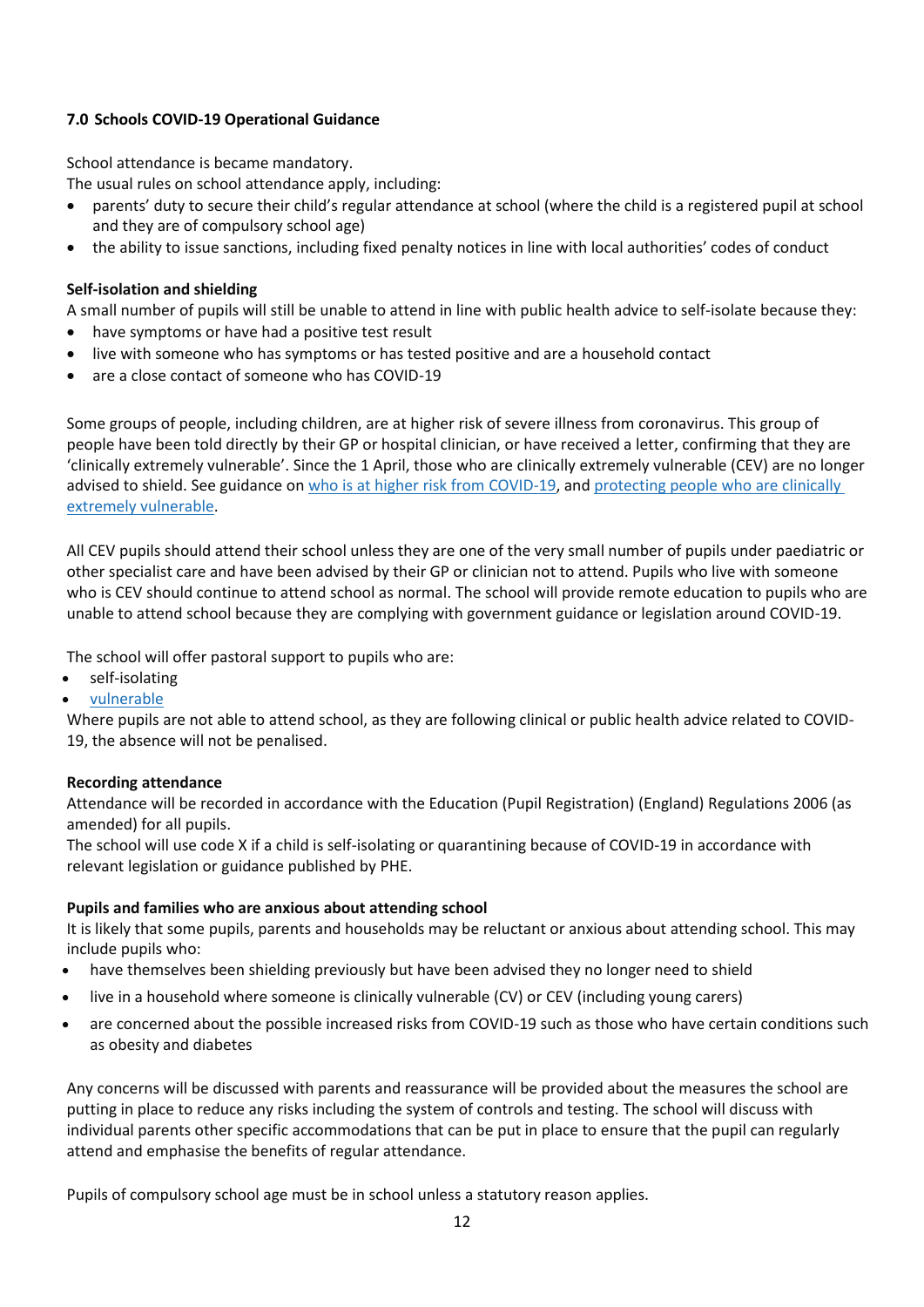### **Pupils abroad who are unable to return**

The school will work with Hales Valley Trust and with Dudley Local Authority to engage with families who are abroad to understand the child's circumstances and their plans to return.

### *Recording attendance for pupils unable to return*

For each session that the pupil is absent, the school will keep an accurate record in the attendance register. In these situations, code X (not attending in circumstances related to coronavirus) is unlikely to apply and the school will decide how to record sessions in the attendance register based on the child's circumstances and in line with the Education (Pupil Registration) (England) Regulations 2006 as amended.

In some specific cases, code Y (unable to attend due to exceptional circumstances) will apply where a pupil is unable to attend because a national emergency has resulted in widespread disruption to travel. Code Y is unlikely to apply in circumstances where families are not travelling back to the UK for other reasons (for example choosing to remain abroad, or looking to avoid quarantine). Where code Y does not apply, the school will consider the authorised and unauthorised absence codes to identify the appropriate one.

### **Admission register**

A pupil's name can only lawfully be deleted from the admission register on the grounds prescribed in [regulation](https://www.legislation.gov.uk/uksi/2006/1751/regulation/8/made) 8 of the Education (Pupil [Registration\)](https://www.legislation.gov.uk/uksi/2006/1751/regulation/8/made) (England) Regulations 2006 as amended. Schools may wish to seek their own legal advice and should ensure that they have appropriate evidence before deleting a pupil's name from the admission register.

### **Remote education**

Where the school are able to do so, we will provide remote education for pupils who are abroad, and facing challenges to return due to COVID-19 travel restrictions, for the period they are abroad

#### **Encouraging regular school attendance**

The school will identify pupils who are reluctant or anxious about attending or who are at risk of disengagement and develop plans for re-engaging them. The school will put particular emphasis on:

- disadvantaged and vulnerable children and young people
- pupils who were persistently absent prior to the pandemic
- pupils who have not engaged with school regularly during the pandemic

To support families who will need additional help to secure pupils' regular attendance, the school may use the additional catch-up funding that has been provided, as well as existing pastoral and support services, attendance staff and pupil premium funding.

We will work closely with other professionals across the education and health systems, where appropriate, to support school attendance. Continuing to notify the pupil's social worker, if they have one, of non-attendance.

#### **Vulnerable children**

Where pupils who are self-isolating are within our definition of [vulnerable,](https://www.gov.uk/government/publications/coronavirus-covid-19-maintaining-educational-provision/guidance-for-schools-colleges-and-local-authorities-on-maintaining-educational-provision#vulnerable-children-and-young-people) the school will have systems in place to keep in contact with them.

When a vulnerable pupil is required to self-isolate, the school will:

- notify their social worker (if they have one)
- agree with the social worker the best way to maintain contact and offer support

The school has procedures in place to:

- check if a vulnerable pupil is able to access remote education support
- support them to access it (as far as possible)